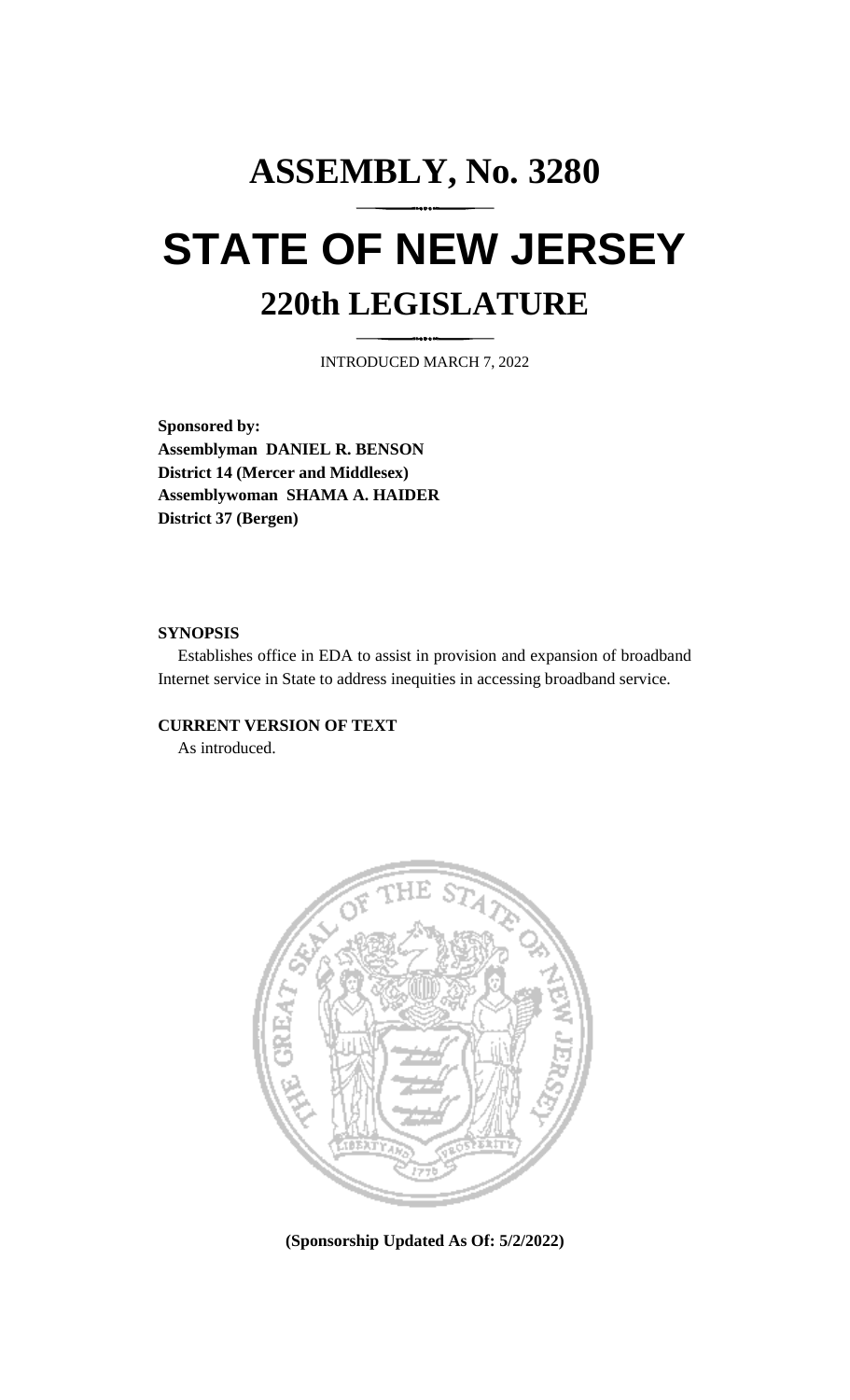**AN ACT** concerning broadband Internet service and supplementing Title 48 of the Revised Statutes. **BE IT ENACTED** *by the Senate and General Assembly of the State of New Jersey:* 1. a. The Legislature finds and declares that: (1) The efforts taken to contain the spread of coronavirus disease 2019 (COVID-19) have resulted in residents, especially students, and certain businesses in this State being required to perform their day-to- day activities from home or otherwise from a remote location, and with the start of the school year, it is especially important for students and educators engaged in remote learning to have Internet access suitable for their needs; (2) Telehealth services, which are accessed through the Internet, have been offered to the public prior to and during the pandemic due to COVID-19, will continue to help to improve equitable access to healthcare; (3) To properly perform telehealth services, remote student learning, and other activities during the pandemic, students, workers, and employers are required to have access to Internet service at broadband speeds to transmit data, graphics, video, and voice communications quickly and efficiently; (4) To document and quantify the extent of the provision of broadband Internet (broadband) service deployment in the United States, twice a year, the Federal Communications Commission (FCC) requires all broadband service providers (providers) to file Form 477 with the FCC, on which providers indicate where they offer service at speeds exceeding 200 kilobits per second in at least one direction, the minimum speed to be deemed as offering broadband service; (5) Presently, the FCC's method in determining broadband availability, as determined by the information offered on Form 477, requires a provider to measure coverage by census block, which means that some of the people within that area may not have access to broadband service; (6) The FCC's website confirms the potential for inaccuracy in this methodology by stating that, "[p]roviders may not offer service to every home in every [census] block in which they report service. The calculations…treat every location as having service, and may therefore over-estimate broadband coverage, particularly in areas with large census blocks; (7) In March 2020, Congress passed the "Broadband DATA Act," Pub.L.116-130, which requires the FCC to collect granular service availability data from wired, fixed wireless, and satellite broadband providers, and to create maps based on this information. The FCC has already implemented many of the Broadband DATA Act's requirements, and, on July 16, 2020, it released a report and order to implement collection and verification requirements for fixed and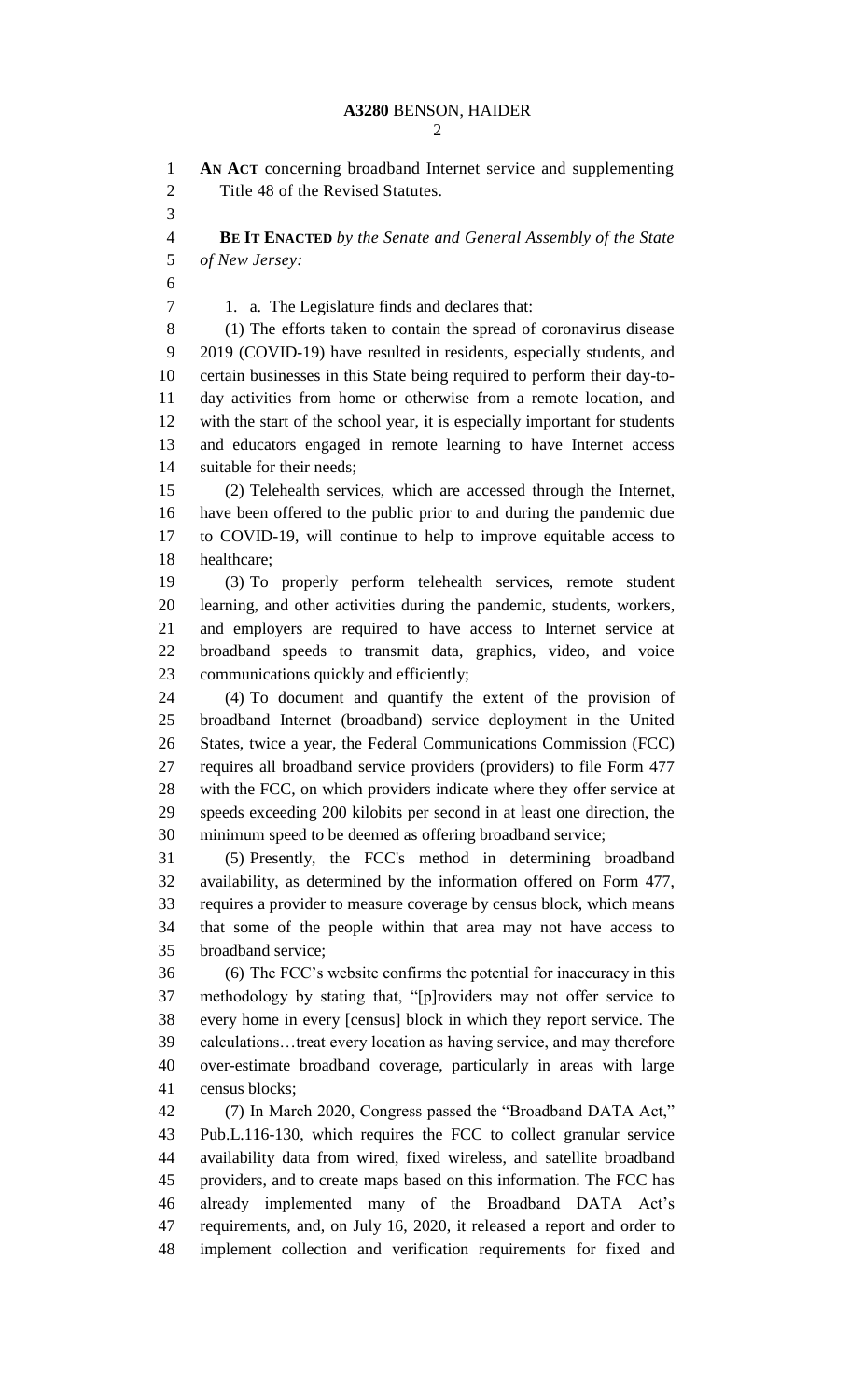mobile broadband service availability and quality of service data. Even under the FCC's implementation of the "Broadband DATA Act," providers are required to submit advertised broadband speed and not the actual speed that customers receive; (8) In 2018, a study by the Microsoft Corporation found that 162.8 million people in this country are not using the Internet at broadband

 speeds, which far exceeds the FCC's estimated number of people without broadband service access at 25 million, a number determined by the data reported from Form 477;

 (9) A 2019 Pew Research Center survey found that only 73 percent of American adults had high-speed Internet access at home and this figure was even lower in rural areas and low-income areas;

 (10) Having accurate information concerning broadband service connectivity in this State is necessary to determine how to better focus resources on providing broadband access to all areas in New Jersey;

 (11) Disadvantaged households in New Jersey do not have the means to pay for broadband service, especially during this time of high unemployment due to COVID-19, because of the high cost of this service;

 (12) A significant amount of residents and small businesses located in rural areas of this State still do not have access to broadband service;

 (13) This public health emergency has exposed the so-called "digital divide" in this State, making it difficult for rural and low- income areas to access medical care, continue education, and maintain employment; and

 (14) This lack of access exacerbates social, economic, income, and health inequalities in this State that can be addressed by taking measures that secure broadband access for areas in need.

b. The Legislature therefore determines that:

 (1) It shall be the public policy of this State to foster the provision of wired broadband service to disadvantaged households and to residents and small businesses located within rural areas of this State as a measure to lessen the negative economic effects of COVID-19 and the overall economy of this State;

 (2) In order to foster the provision of wired broadband service to these residents and businesses, the State of New Jersey should have a role in meeting this need, and to serve as a source of funding for fiber optic or other wireline-based broadband service provided by State, federal, or local government entities and by private entities;

 (3) The establishment of a Broadband Assistance Office within the New Jersey Economic Development Authority, having duties and responsibilities that include, but not limited to, the review and approval of proposed projects providing for the deployment of fiber optic or other wireline-based broadband service to disadvantaged households and in critical areas, and the provision of financing for these projects, would meet this important need; and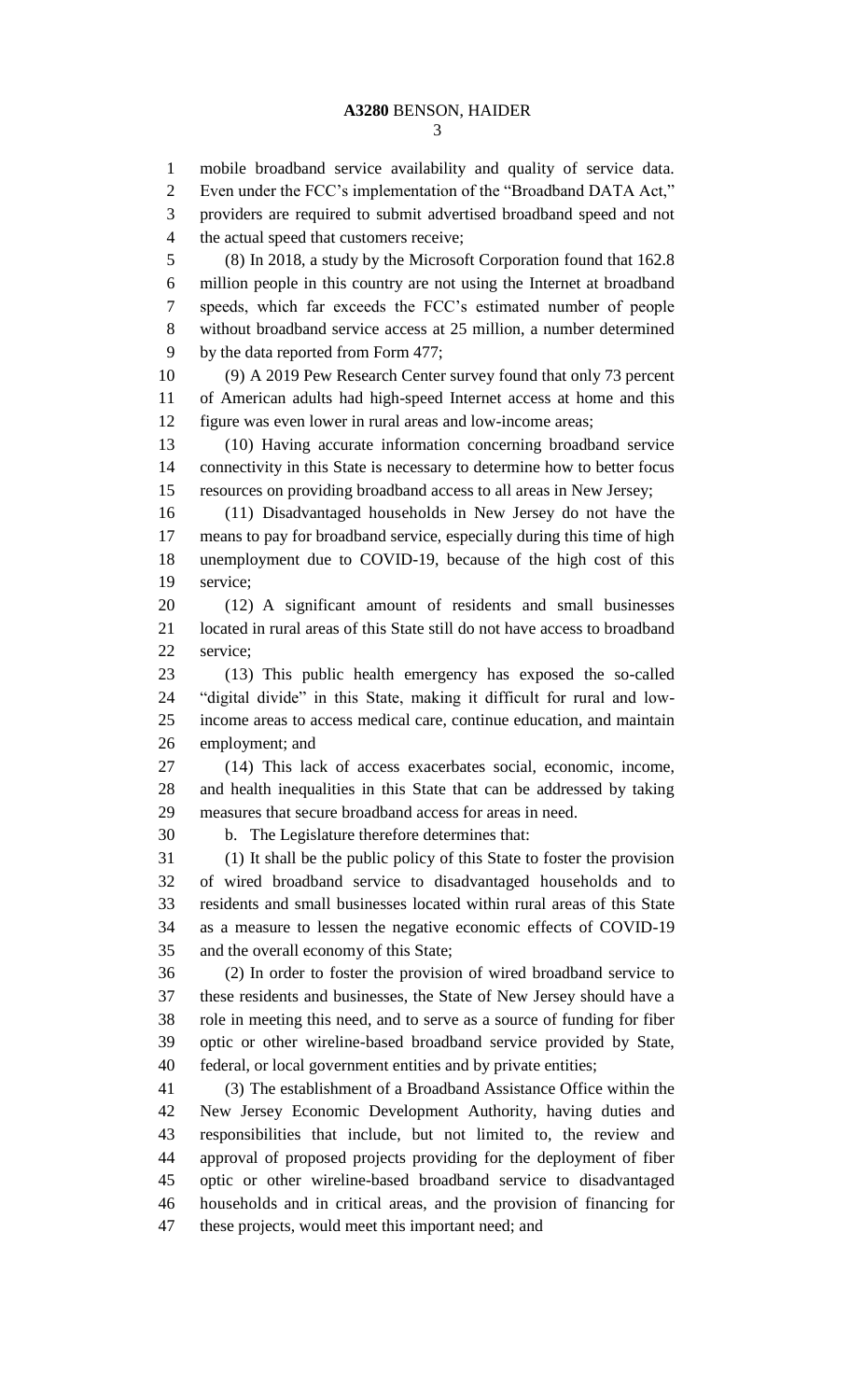#### **A3280** BENSON, HAIDER

 (4) It shall be a goal for the State's residents and businesses to have universal access to a fiber optic or other wireline-based broadband service provider, offering data transfer speeds of at least 25 megabits per second (Mbps) download and at least three Mbps upload by 2023 and at least 100 Mbps download and 100 Mbps upload by 2027. This goal shall allow for the Broadband Assistance Office to increase these minimum data transfer speeds as broadband service technology or capability advances.

 2. As used in P.L. , c. (C. ) (pending before the Legislature as this bill):

 "Authority" means the New Jersey Economic Development Authority established pursuant to section 4 of P.L.1974, c.80 (C.34:1B-4).

 "Board" means the Board of Public Utilities or any successor agency.

 "Broadband adoption" means residential subscribership to broadband Internet service that is already available to the customer premises.

 "Broadband Internet service" or "broadband service" means any fiber optic or other wireline-based Internet or other information service used for the purpose of offering high speed, switched, broadband wireline communications capability that enables users to send and receive high-quality voice, data, graphics, or video communications through the Internet and using any technology and with data transfer speeds of at least 25 megabits per second download and at least three megabits per second upload. These minimum data transfer speeds may be increased by an amount determined by the Broadband Assistance Office as broadband service technology or capability advances. "Broadband Internet service" shall not mean or include any Internet or information service that, in part, uses wireless communications equipment or facilities.

 "Broadband Internet service infrastructure" or "broadband infrastructure" means fiber optic or other wireline-based information equipment and facilities, including point-to-point communication connections between two communication endpoints or nodes, information systems, and information technology used for the purpose of providing fiber optic or other wireline-based broadband Internet service. "Broadband Internet service infrastructure" shall not mean or include any Internet or information service equipment or facilities that, in part, use point-to-multipoint wireless communications facilities or other wireless communications equipment or facilities.

 "Broadband Internet service provider" or "service provider" means a person, company, corporation, unincorporated association, partnership, or professional corporation which offers fiber optic or other wireline-based broadband Internet service directly to the public, or to classes of users as to be effectively available directly to the public, regardless of the facilities used.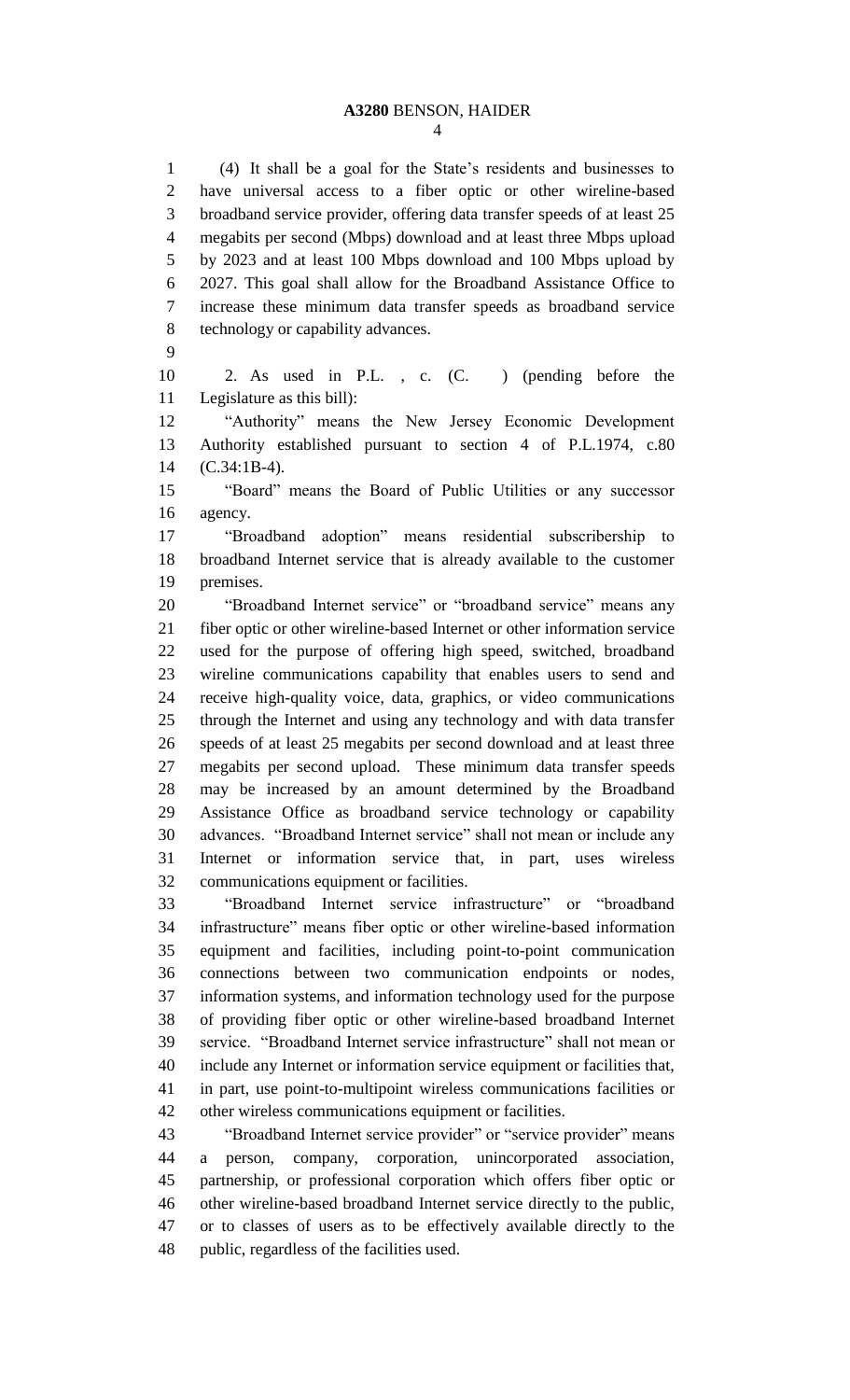"Broadband office" means the "Broadband Assistance Office" established within the New Jersey Economic Development Authority pursuant to section 3 of P.L. , c. (C. ) (pending before the Legislature as this bill).

 "Broadband project" means a project developed, in whole or in part, for a new or existing broadband Internet service infrastructure or broadband Internet service, or both.

 "Critical area" means a census tract in which less than 100 percent of households have access to broadband service, or a census tract that meets the following requirements: a. at least 35 percent of the households qualify as low-income households; or b. at least 40 percent of the residents identify as a minority or as members of a State recognized tribal community.

 "Disadvantaged household" means any household which receives benefits from or participates in the State Medicaid program, any form of public housing assistance, the New Jersey Supplemental Nutrition Assistance Program (SNAP), Temporary Assistance for Needy Families (TANF), federal Supplemental Security Income (SSI), a program resulting in a Charity Care subsidy to a hospital, the National School Lunch Program (NSLP), the Head Start Program, the federal Low Income Home Energy Assistance Program, the federal Special Supplemental Nutrition Program for Women, Infants, and Children (WIC), any veterans' pension program, and any federal tribal assistance program. "Disadvantaged household" shall include any household that makes less than 200 percent of the federal poverty level.

 "Fund" means the "State Broadband Fund" established pursuant to 28 section 6 of P.L., c. (C.) (pending before the Legislature as this bill).

 "Government entity" means the State, its subdivisions, and any department, agency, commission, authority, board, or instrumentality thereof, a county, a municipality, a regional or municipal authority, a quasi-State agency, a State-created corporation, a municipal corporation. "Governmental entity" may include a combination of governmental entities as defined herein.

 "Office of Information Technology" means the Office of Information Technology established pursuant to section 9 of P.L.2007, c.56 (C.52:18A-227).

 "Private entity" means a person, a combination of persons, a business entity, a combination of business entities, or a combination of persons and business entities with experience in the construction and operation of broadband networks.

 "Public-private partnership agreement" or "P3 agreement" means an agreement entered into by a governmental entity and a private entity for the purposes of undertaking a broadband project approved by the broadband office pursuant to section 3 of P.L. , c. (C. ) (pending before the Legislature as this bill).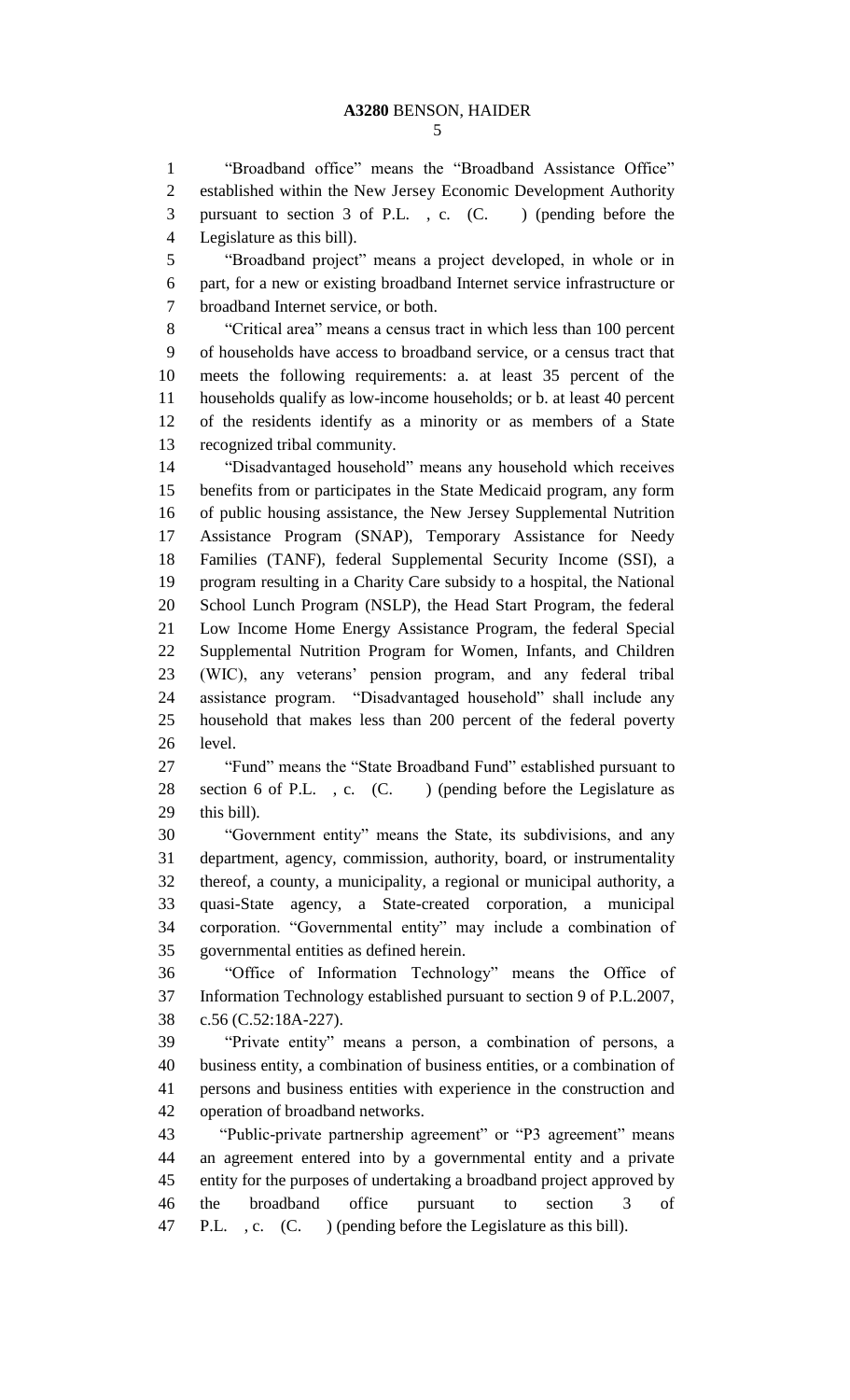3. a. There is hereby established in the New Jersey Economic Development Authority a "Broadband Assistance Office." The broadband office shall be responsible for the formulation and execution of a comprehensive Statewide policy that fosters the provision of wired broadband service by government or private entities, developing a broadband project, or both, if these entities develop a broadband project under a public-private partnership agreement, and shall be responsible for the development, promotion, coordination, oversight, and approval of a broadband project developed pursuant to P.L. , c. (C. ) (pending before the Legislature as this bill).

 b. The broadband office, in cooperation with the authority, shall establish guidelines for the broadband office's approval, designation, operation, and reporting of a proposed broadband project, including any proposed broadband project developed under a P3 agreement, in a manner determined by the broadband office. The broadband office, in cooperation with the authority, shall oversee, coordinate, and provide assistance to a broadband project approved by the broadband office pursuant to P.L. , c. (C. ) (pending before the Legislature as this bill).

 c. The broadband office shall consult and coordinate with representatives of other State departments, agencies, boards, and authorities, including the authority and the Office of Information Technology, as the broadband office, authority, and Office of Information Technology shall deem necessary and appropriate, to accomplish the goals of P.L. , c. (C. ) (pending before the Legislature as this bill).

 d. The broadband office shall identify the resources and personnel of the board, the authority, and other participating agencies, departments, boards, and authorities of the State that are deemed necessary and appropriate to support the broadband office. The authority may retain one or more qualified private consultants with relevant expertise to provide the technical assistance and resources deemed necessary and appropriate to assist the broadband office.

 4. To accomplish the duties and responsibilities described in 37 section 3 of P.L., c. (C.) (pending before the Legislature as this bill), the broadband office shall be responsible for:

 a. in conjunction with the Office of Information Technology, mapping Internet connectivity within the State and publicly publishing this information;

 b. engaging with stakeholders, such as broadband infrastructure developers, broadband service providers, and local government and school officials representing critical areas;

 c. in conjunction with the authority, coordinating financial and technical assistance to municipalities wherein critical areas communities are located, which include households and small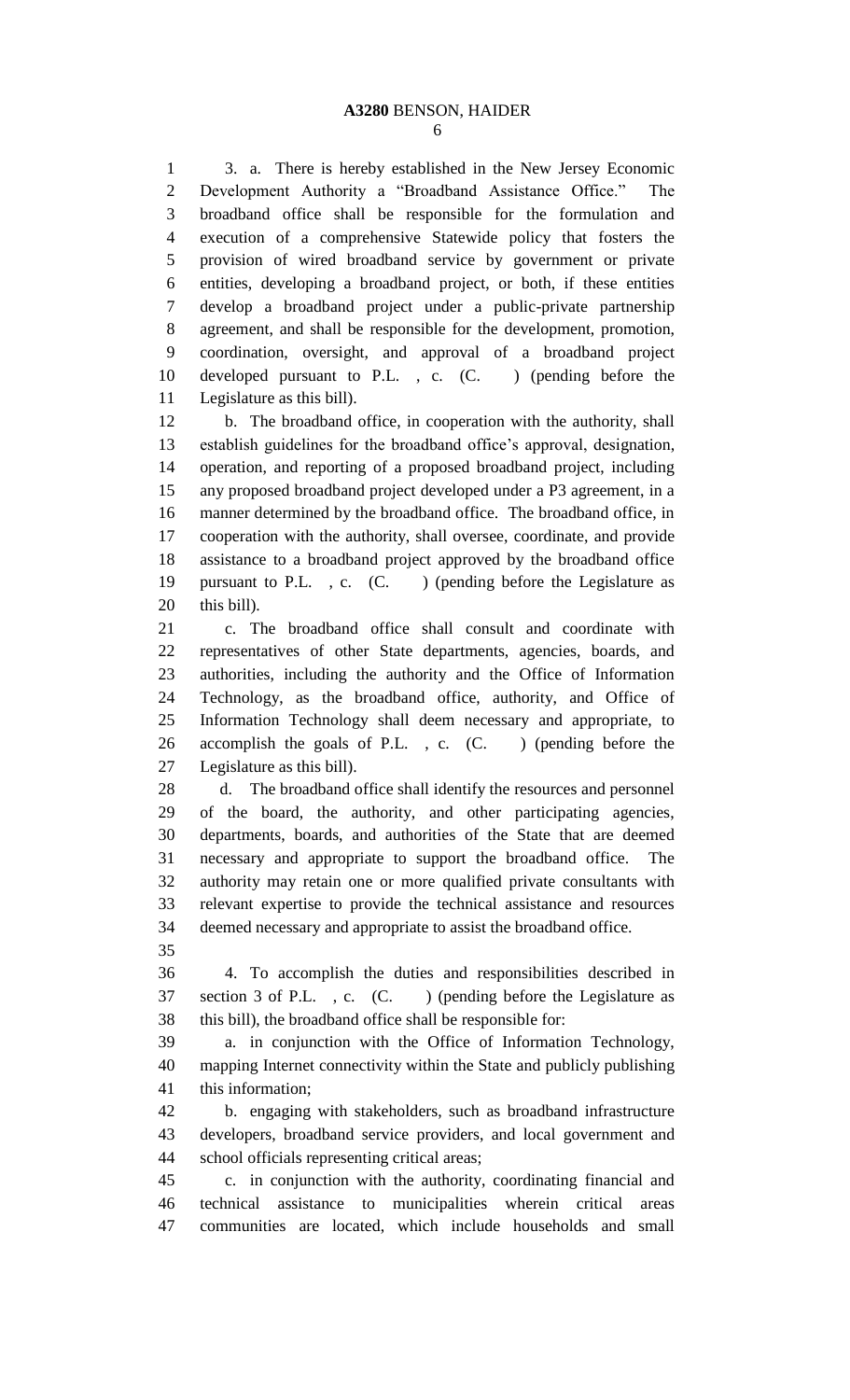businesses that cannot afford to receive broadband service or areas within municipalities that lack adequate broadband service;

 d. establishing policies and procedures that encourage government and private entity participation and investment in broadband projects as necessary and appropriate to implement the 6 provisions P.L., c.  $(C.$  ) (pending before the Legislature as this bill);

 e. providing technical advice, guidance, and assistance to government and private entities to ensure the availability of the necessary expertise and capacity to develop and evaluate the merits of proposed broadband projects;

 f. promoting informed and timely decision-making with regard to the development of broadband projects;

 g. establishing appropriate qualification criteria for government and private entities, including the qualification of private entities undertaking a broadband project under a P3 agreement;

 h. monitoring and enforcing the broadband project policies and 18 procedures established pursuant P.L., c. (C.) (pending before the Legislature as this bill), which may include a provision for potential revenue sharing opportunities between a government entity and a private entity in certain defined or agreed circumstances, including broadband projects that achieve profits that exceed a negotiated rate of return established for a private entity in a P3 agreement;

 i. coordinating with service providers that offer programs to members of disadvantaged households to raise awareness of these programs so that the households have a better understanding of these programs and how to access them;

29 i. cooperating with the Department of Children and Families, Department of Human Services, Department of Health, Department of Labor and Workforce Development, Department of Military and Veterans Affairs, and service providers to complete a field study of barriers to broadband adoption by disadvantaged households, such as housing insecurity, language barriers, and population mobility. The authority shall provide, pursuant to section 2 of P.L.1991, c.164 (C.52:14-19.1), a report on the results of the field study to the Legislature with recommendations for solutions to remove these 38 barriers within 18 months of the enactment of P.L., c. (C.) (pending before the Legislature as this bill);

 k. cooperating with the Department of Children and Families, Department of Human Services, Department of Health, Department of Labor and Workforce Development, and Department of Military and Veterans Affairs, to identify and secure funding from either the State's General Fund or federal funding to underwrite the cost of monthly broadband service and household broadband service devices for disadvantaged households;

 l. cooperating with the Department of Children and Families, Department of Human Services, Department of Health, Department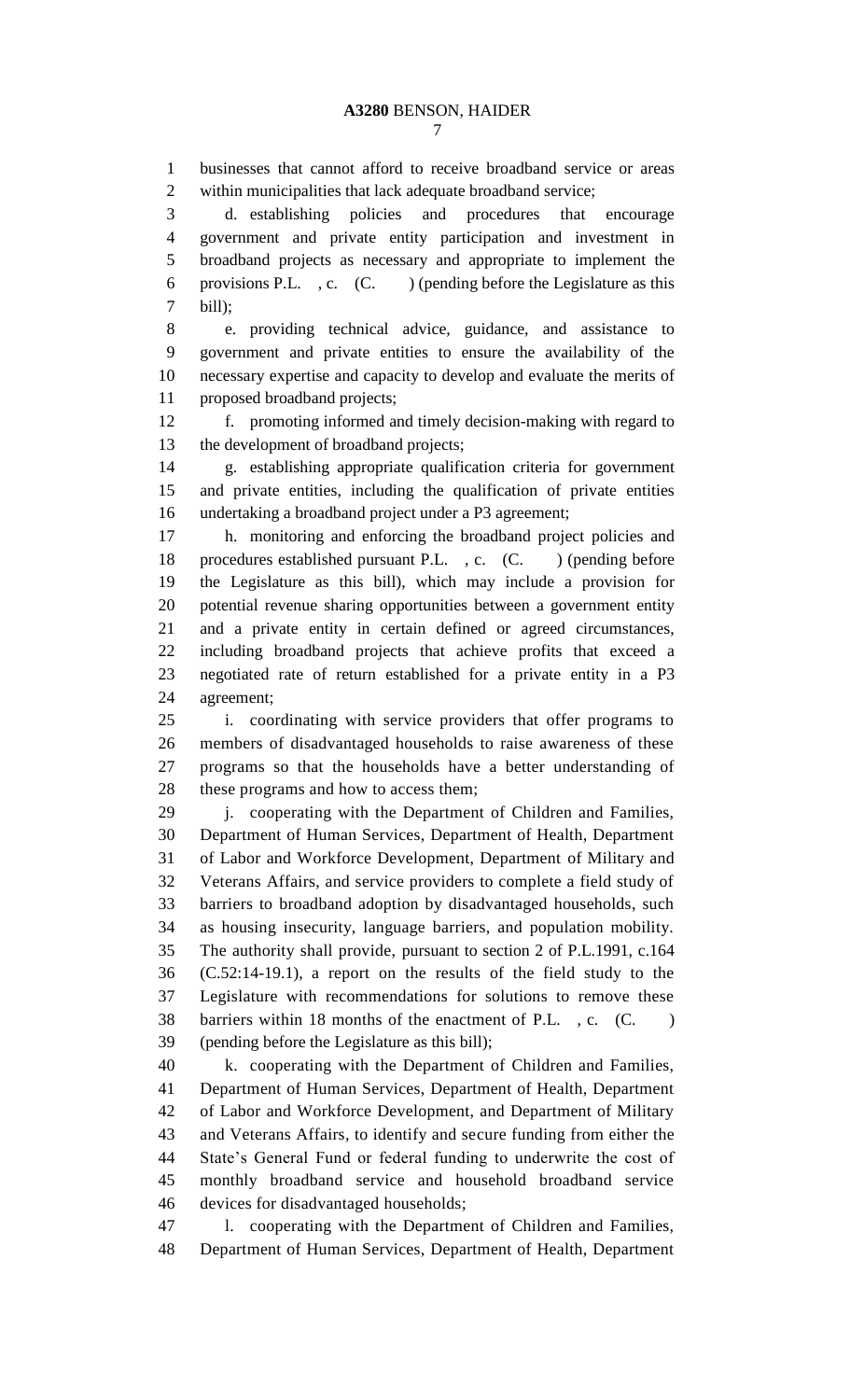of Labor and Workforce Development, and Department of Military and Veterans Affairs, to identify and secure funding sources from either the State's General Fund or federal funding to support development, installation, and financing of community-based broadband services that provide broadband access in safe spaces, including but not limited to libraries, homeless shelters, community centers, and school campuses; m. cooperating with the Department of Education to identify and secure funding from either the State's General Fund or federal funding to underwrite the cost of monthly broadband service and broadband service devices purchased by public schools on behalf of students in grades from kindergarten to twelfth grade from disadvantaged households; n. identifying and providing financial and technical support to community-based programs that provide digital literacy training in relevant community languages to members of disadvantaged households; and o. developing and funding community-based programs that provide digital literacy training in relevant community languages to members of disadvantaged households. 5. In evaluating a proposed broadband project, the broadband office shall: a. consider whether leasing or purchasing established broadband infrastructure, such as unused fiber optic cable, is more advantageous in providing faster broadband service; b. consider whether establishing a government entity or a non- profit corporation is appropriate to provide broadband infrastructure or broadband service to a critical area community; c. evaluate the different methods, including P3 agreements with private entities, that other communities in this country have used to provide broadband infrastructure or broadband service to an underserved community; d. determine the most cost effective method in which to establish broadband infrastructure and broadband service, with a cost estimate for a community and a price estimate for paying customers; and e. explore all possible federal, State, and private sources of funding and technical assistance for the establishment of broadband infrastructure and broadband service in critical area communities and populations of this State. 6. a. There is established in the New Jersey Economic Development Authority a separate non-lapsing fund to be known as the "State Broadband Fund" for use by the broadband office to adequately and properly perform its duties and responsibilities in 47 carrying out the requirements of P.L., c. (C.) (pending before

the Legislature as this bill). The authority, in consultation with the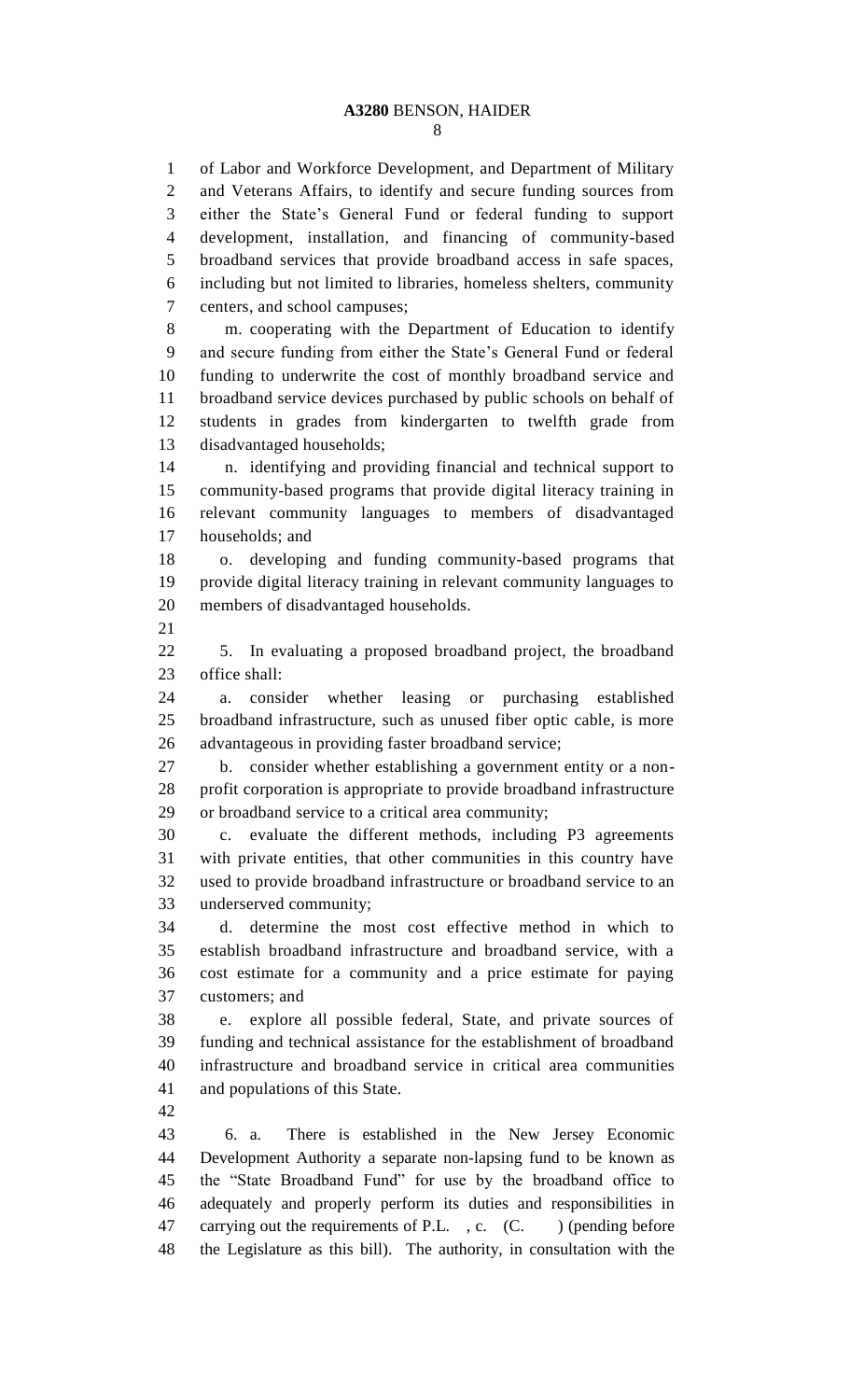board, shall determine the level of funding and the appropriate administration of the fund. The fund may seek and accept any available funding from federal, State, and private entity sources. The authority shall provide sufficient funding to the broadband office to enable the broadband office to provide funding for critical areas in the State to pay for broadband service and for the installation or expanded use of broadband infrastructure for communities that lack broadband access, specifically the portion of a communications infrastructure network that physically reaches the residents' or small business's premises within those communities.

 b. The authority, in consultation with the board, is authorized to seek and accept gifts, donations, grants, or loans from public or private sources, including, but not limited to, any funding provided by the Federal Communications Commission or any funding from a non- profit foundation, specifically for the provision of broadband infrastructure or broadband service, except that the board and authority shall not accept a gift, donation, grant, or loan that is subject to conditions that are inconsistent with any other law of this State.

 7. a. The authority, in consultation with the board, shall annually prepare a report to the Governor and, pursuant to section 2 of P.L.1991, c.164 (C.52:14-19.1), to the Legislature regarding the number, nature, structure, and scope of each broadband project developed pursuant to P.L. , c. (C. ) (pending before the Legislature as this bill) and whether the broadband project is developed under a P3 agreement. The report shall include:

(1) a description of the broadband project and its location;

(2) the costs incurred for the broadband project;

 (3) the number of jobs created and other economic and societal benefits of the broadband project;

 (4) the increase in the use and demand for broadband service as a result of the broadband project;

 (5) if applicable, the enhancements to the resiliency and reliability of the broadband service within the State; and

(6) other relevant information as determined by the authority.

 b. The report shall address any issues related to the 37 implementation P.L., c. (C.) (pending before the Legislature as this bill), including staffing and resource requirements of the broadband office. The report shall set forth recommendations, including recommendations for legislation, concerning how the processes and methods adopted to foster the development of broadband projects and any related P3 agreements under 43 P.L., c. (C. ) (pending before the Legislature as this bill) may be improved, expanded, or made more efficient.

 8. The authority shall promulgate rules and regulations, pursuant to the "Administrative Procedure Act," P.L.1968, c.410 (C.52:14B-1 et seq.), as are necessary to implement the provisions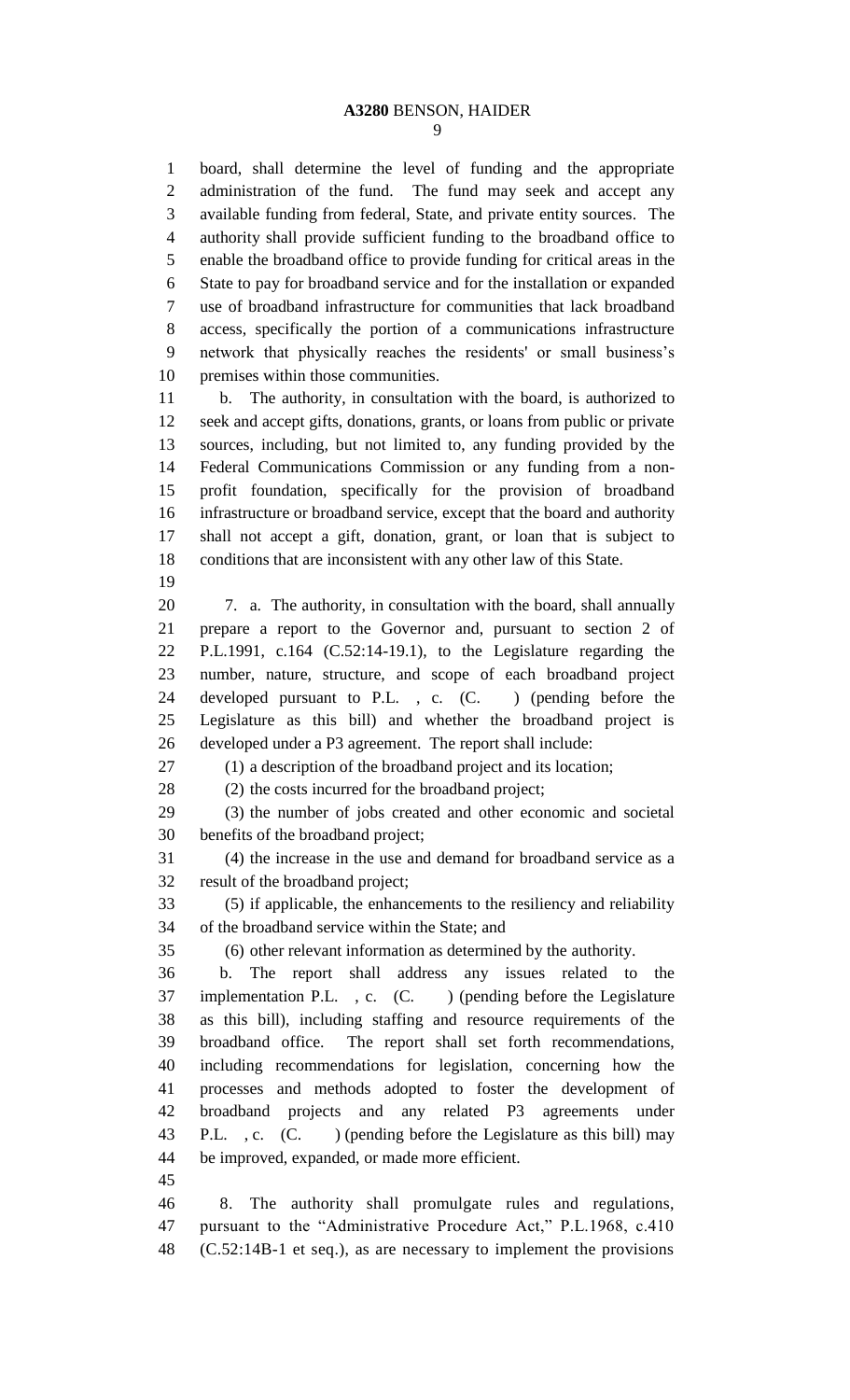### **A3280** BENSON, HAIDER

 of P.L. , c. (C. ) (pending before the Legislature as this bill). The authority may be assisted, as appropriate, by other participating agencies, departments, boards, and authorities, including the authority and the Office of Information Technology, in the promulgation of necessary rules and regulations.

- 9. This act shall take effect immediately.
- 

STATEMENT

 This bill establishes in the New Jersey Economic Development Authority (EDA) a "Broadband Assistance Office" (broadband office). The broadband office is to be responsible for formulating and executing a comprehensive Statewide policy that fosters the provision of wired broadband service by government or private entities developing a broadband project, or both, if these entities develop a broadband project under a public-private partnership (P3) agreement, and for the development, promotion, coordination, oversight, and approval of a broadband project developed pursuant to the bill. The broadband office, in cooperation with the New Jersey Board of Public Utilities (BPU), is to establish guidelines for the broadband office's approval, designation, operation, and reporting of a proposed broadband project, including any proposed broadband project developed under a P3 agreement, in a manner determined by the broadband office. The broadband office, in cooperation with the BPU, is to oversee, coordinate, and provide assistance to a broadband project approved by the broadband office. The broadband office is to consult and coordinate with representatives of other State departments, agencies, boards, and authorities, including the BPU and the Office of Information Technology (OIT), as these entities deem necessary and appropriate to accomplish the goals of the bill.

 To accomplish the broadband office's duties and responsibilities, it is to be responsible for certain obligations enumerated in the bill concerning the facilitation of the establishment of broadband projects. In evaluating a proposed broadband project, the broadband office is to consider certain criteria provided in the bill.

 The bill establishes in the EDA a separate non-lapsing fund to be known as the "State Broadband Fund" (broadband fund) for use by the broadband office to adequately and properly perform the duties and responsibilities in carrying out the requirements of the bill. The EDA, in consultation with the BPU, is to determine the level of funding and the appropriate administration of the broadband fund. With financial assistance from the BPU and any available funding from federal, State and private entity sources, the EDA is to provide sufficient funding to the broadband office to enable the broadband office to provide funding for underserved communities to pay for broadband service and for the installation or expanded use of broadband infrastructure for